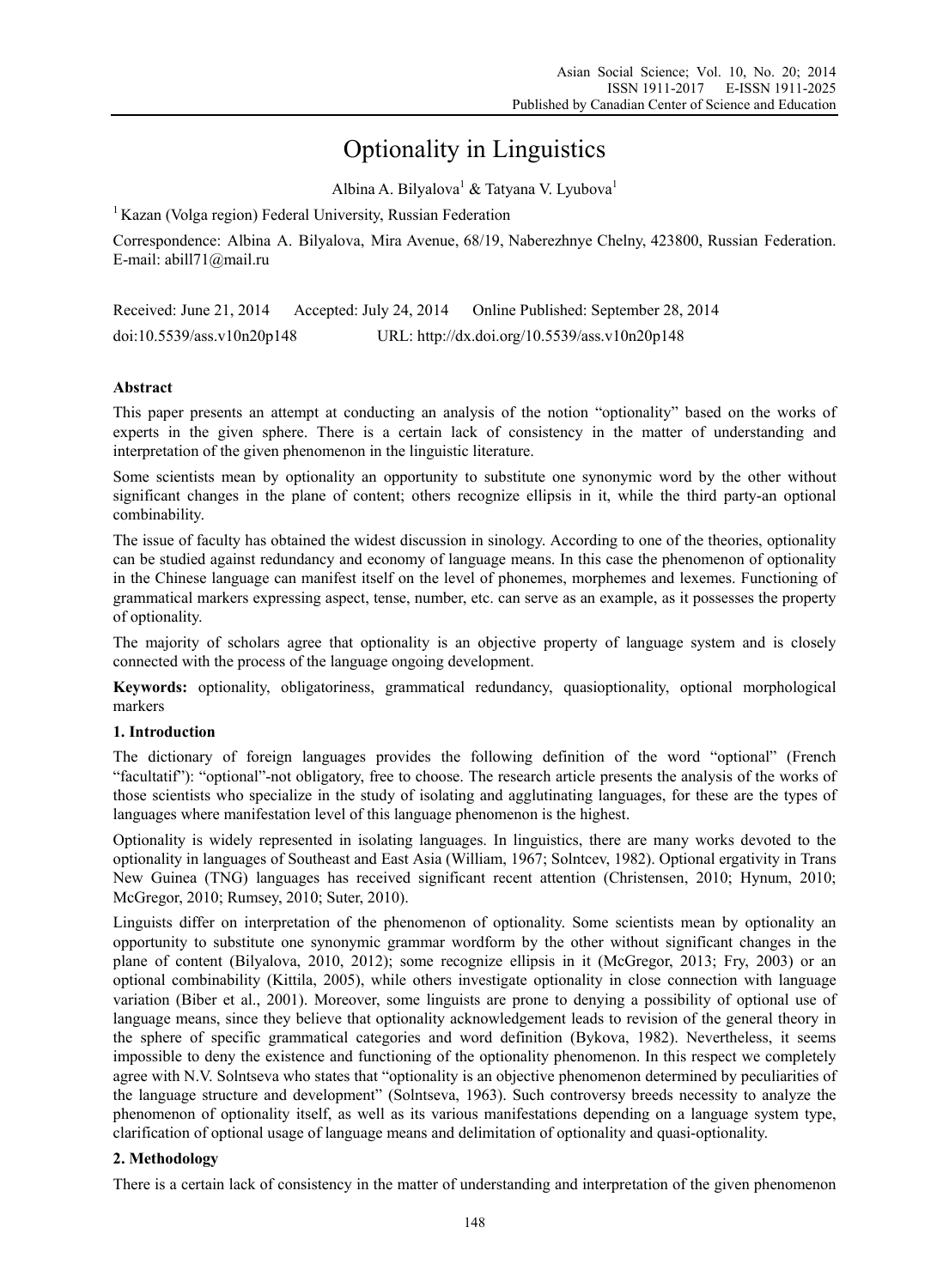in the linguistic literature. The term optionality is used differently by different scholars in a variety of ways in the literature, some quite inconsistent, and it is not always clear in what sense of the term a particular item is optional. This paper presents an attempt at conducting an analysis of the notion "optionality" based on the works of experts in the given sphere. The authors' views in the works that we have presented here do not always coincide which proves the lack of development and divisiveness of the issue. However, we do hope that review of the academic literature will give us an opportunity to get a summary researchers' insight of this argumentative subject.

#### **3. Results**

Therefore, it can be stated that the issue of optionality finds its certain solution in the works of researchers of the Chinese, Vietnamese, Mongolian and other languages.

In our point of view, the issues concerning optional usage of language elements on different language levels are to this or that extent researched; the majority of scholars agree that optionality is an objective property of language system and is closely connected with the process of the language ongoing development. We do hope that the questions outlined in the article throw light on the particular instances of optionality selected for discussion.

#### **4. Discussion**

The issue of optionality seems to appeal to scholars in the sphere of any language. As far as we are concerned, the issue of faculty has obtained the widest discussion in sinology. In the 1930s, a French scientist A. Maspero put forward an idea based on existence of the phenomenon of optionality in the language. According to his conception, formal language elements are used absolutely subjectively in the speech; in other words, optionality of formal markers usage has an absolute nature in the Chinese language. However, further research of formal markers usage regularity in the Chinese language did not confirm A. Maspero's views concerning absolute nature of optionality. The term "optionality" gained widespread currency in the late 1950s in the works of European scientists devoted to description of isolating languages. It is also necessary to mention that domestic scientists started studying the phenomenon of optionality in detail rather recently, at the end of the 1970s-beginning of the 1980s. Once again, it should be pointed out that linguists do not have a uniform, clear definition of the phenomenon of optionality.

Thus, a sinologist A. L. Semenas studies optionality against redundancy and economy of language means. He comes to a conclusion that the phenomenon of optionality in the Chinese language can manifest itself on the level of phonemes, morphemes and lexemes. As an example A. L. Semenas points to the functioning of grammatical markers expressing aspect, tense, number, etc., as their functioning possesses the property of optionality. This quality means that in certain grammatical and semantic conditions the presence or absence of a marker doesn't cause change of meaning. A. L. Semenas pays a special attention to one of them. In the Chinese language the notion of plurality can be expressed in different ways: reduplication, generalizing words, affixation, and lexical means. It is enough to use one of the ways to express plurality and to avoid grammatical redundancy. For example, in the sentence Qítā duìyuán dōu qù shàngbānle, jiù zhǐ zài zhèlǐ de chúshī "The other team members have gone to work, there's only the cook here"-the word "team members" is used here without a signal of plurality, as the meaning of plurality is already expressed by the generalizing word "everybody" and pronoun "the others". In other words, usage of the plurality signal of the noun is redundant, hence the form team members + a signal of plurality is optional. The scientist believes that redundancy of language expression means and optionality of their usage are interconnected. Moreover, he underlines that redundancy is an indispensable condition for optionality. But let us point out that high level of redundancy does not always lead to frequent optionality manifestation. The Russian language can serve as an example of this, as redundancy is more frequent there than in the Chinese language. Nevertheless, the optionality phenomenon happens more often in the Chinese language. As it turns out, language means redundancy creates conditions for optionality, but its manifestation is determined by the language grammar structure as well as those grammatical means that it uses. Thus, in the Russian language the category of number is expressed not only in the noun itself but is also repeated in the coordinating adjective and verb: for example, Green grasshoppers are hiding in the green grass (by V.V. Bianca). It is not quite possible to imagine a Russian word out of category of number (Green grasshoppers are hiding). Taken out of context, it still normally has either singular or plural form. In the Chinese language plural form is usually expressed only once, for example, in a noun. If there is a marker of plurality in a sentence (through a numeral, adverb or situation), then, in order to avoid grammatical redundancy the affix-men can be omitted. To express plurality it is enough to use one of the ways, and, verb or adjective does not have a plural form that coordinates with noun, unlike in case of inflectional languages. A. L. Semenas notes that in any language in the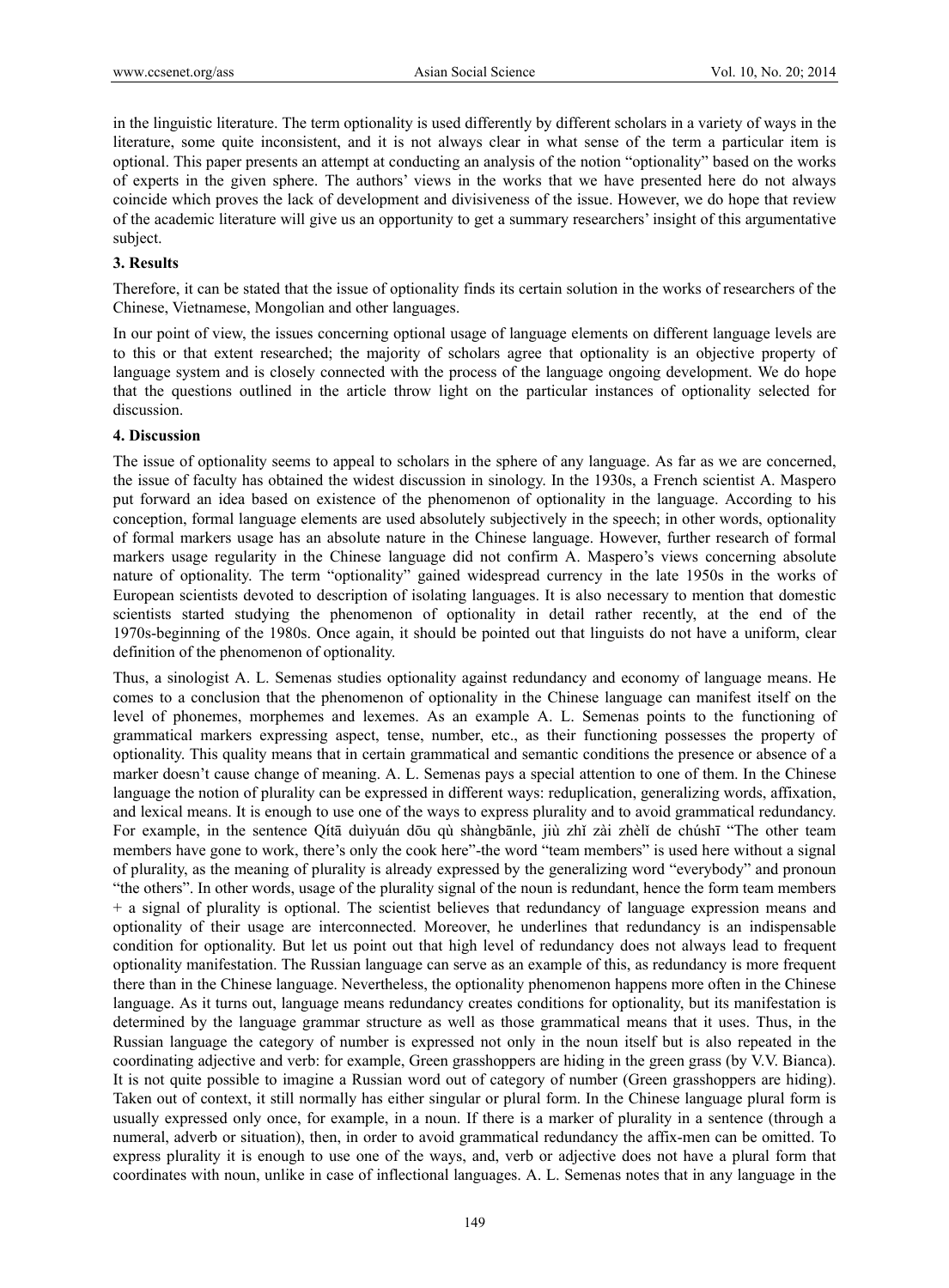world there is a tendency to language means economy on all language levels, which, according to his words, leads to the fact that "the phenomenon of optionality reflects a constant struggle between redundancy and tendency towards language means economy. When the latter wins, the usage of some elements becomes optional, so they can fall out of the language form functioning system" (Semenas, 1982).

A sinologist S. B. Yankiver, who studied optionality in the Chinese literary language, considered language elements optionality in comparison with obligatoriness. He writes in his article "Revising the issue of optionality and obligatoriness in the Chinese language": "In the modern Chinese literary language, as well as in other isolating languages of the Far East and South-East Asia, the usage of some auxiliary parts of speech (inflectional suffixes and auxiliary words), functioning in morphology and syntax, is not obligatory in a number of cases" (Yankiver, 1982). He emphasizes that the presence of such auxiliary elements does not influence the meaning and establishing grammatical links between content words in a simple sentence or between the parts of complex sentence. He calls such auxiliary elements optional, and the corresponding phenomenon-optionality. On morphological level, S. B. Yankiver gives an example of the absence of the perfective aspect in telic verbs; omission of a suffix or a constructive word which is a signal of continuous aspect; as well as omission of a suffix indicating collective plurality. The author of the article includes with optional syntactical auxiliary words such prepositions as czai "in",dan 'in', ihou 'after', auxiliary word dy serving for the connection between the main and auxiliary members of a nominative phrase; as well as subordinating conjunction yaoshi "if", coordinating conjunction bintce "besides", "along with this", "as well as"; phrasal particles dy, ma, contributing to a sentence a modal meaning of reality, authenticity of a message, and the interrogative meaning; as well as some other auxiliary words. He provides examples proving the fact that deletion or omission of the above mentioned auxiliary words does not lead to a change or disturbance of grammatical links. As it has been mentioned above, S. B. Yankiver views optinality in connection with obligatoriness. He considers optionality of auxiliary elements to be only possible against the backdrop of obligatoriness. It is also emphasized that "there are no such auxiliary elements, whose disuse is acceptable under any conditions. An auxiliary element, which is facultative in some conditions, is obligatory in others" (Yankiver, 1982). For instance, suffix-lа, building the perspective aspect form, is obligatory with non-terminative verbs and facultative with telic verbs. Like A. L. Semenas, S. B. Yankiver views redundancy as a precondition for optionality. Besides, he points to the fact that optionality and obligatoriness live in certain dependence on the phenomenon of redundancy; in other words, provided that auxiliary element usage is redundant, plus certain duplication takes place, it creates conditions for its optional usage. In morphology an inflectional marker is redundant when one and the same meaning is expressed twice: by a grammatically inflectional marker and lexical-grammatical meaning of a verb it refers to. Let us analyze the following sentence: Zai yesyaole dou czyaoshi yun putongczyaosue. "At an evening school all teachers hold classes in Putonghua" (Putonghua is a national Chinese literary language unlike dialects). Here the noun denoting a lot of individuals "teachers" is not completed by the plurality affix, because the meaning of plurality is expressed by the word 'all'. In syntax an auxiliary is redundant when one and the same communication type is served by two grammatical means at the same time, one of which is the given auxiliary word; or when a meaning added to a sentence by a particle is expressed by another grammatical or lexical means. S. B. Yankiver also underlines the necessity of delimitation of auxiliary elements and the impossibility of their usage (false optionality or quasi-optionality). He correctly supposes that if a missing auxiliary element can be restored, its usage is optional; if it is impossible to restore it and particle ды is not duplicated, it is the example of quasi-optionality.

The issue of optionality in national linguistics is exposed to light in the works of most leading researchers of isolating languages, Chinese in particular, linguists and a married couple V. M. Solntsev and N. V. Sontseva. The following works should be mentioned: "Sketches on modern Chinese language", "On the "zero" and "absolute" form in the Chinese language", "Language as a system-structural phenomenon", "Theory of optionality and the issue of an unmarked verb form", "Nature of morphological categories in the Chinese language" etc. In his article "On the notion of "optionality" V. M. Solntsev notes that optional elements and phenomenon are normally grammatical, not lexical (Solntsev, 1982). Speaking of lexical elements, ellipsis and in some cases synonymy can be regarded as optionality. The scientists solve the issue with reference to the Chinese language, where, as we have more than once noted, free usage of this or that marker is often observed in the sphere of morphology. Let us analyze the following two sentences: Ta czotyan lajla and Ta czotyan laj "He came yesterday". The omission of the suffix-la in the verb "to come" does not change either the general meaning of the sentence or its grammatical links. So, the notion of optionality is defined by V. M. Solntsev as a special quality of morphological markers, which is manifested when the meaning corresponding with the given marker is expressed in some other way. Thus, a whole phrase (sentence) reveals not the proper meaning of an omitted marker which is eliminated if a marker is omitted (there is a marker-there is meaning; no marker-no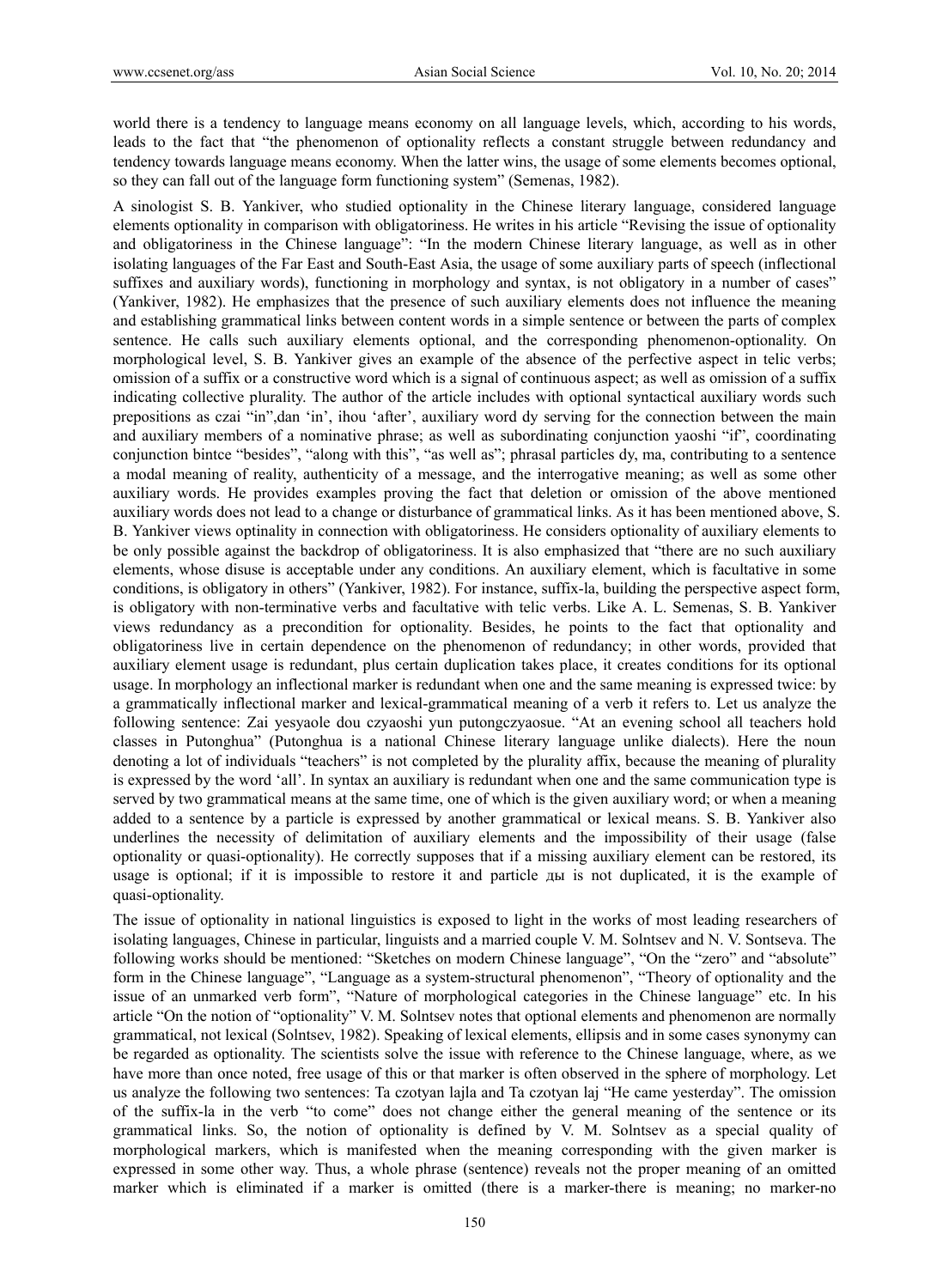corresponding meaning), but some general meaning, to express which the given marker can also be used. Proceeding from the aforesaid, optionality can be defined as a situation in language when a marker may be used or not used without obviously visible reasons. In this connection the scientist provides the abovementioned example of la-suffix omission in the sphere of morphology. It does not change either grammatical word links or general meaning of the sentence. Ta czotyan lajla-Ta czotyan laj 'he came yesterday'. And in the sphere of syntax-there is a case of preposition omission zai in the prepositional-postpositional construction zai zhuozi shang ben shu-zhuozi shang ben shu "There is a book on the table". In both cases different means (in the first case-grammatical; in the second-lexical) create conditions for marker redundancy, and redundancy, in its turn, becomes a reason for optional usage of a morphological marker or preposition.

Definition V. M. Solntsev gives to the phenomenon of optionality appears to be most complete and extensive. He writes: "By optionality one can understand freedom (or possibility) of omission or, on the contrary, usage of this or that language element in a speech chain within the limits of a word, phrase or sentence, or change of language elements order under two conditions: a) no change of grammatical relations among language elements in a speech chain; b) no visual change of meaning" (Solntsev, 1982). Finally, V. M. Sontsev comes to the following conclusion: as a whole, optionality can be defined as a peculiarity of language elements functioning, which is manifested under following conditions: 1) optional elements of language are most often grammatical; 2) morphological markers, in order to be optional, must be of non-syntactic nature; 3) syntactic optionality (for instance, word order freedom) is only possible at presence of morphological markers of syntactic nature, that is pointing to word connection in the speech. Other types of syntactic optionality are possible provided there is another redundancy-creating syntactical means; 4) in a number of cases a condition for optionality is redundancy of some general meaning expression means; 5) in isolating languages morphological optionality is, in particular, determined by relative youth of morphological markers and specificity of language morphological structure.

In N. V. Solntseva's point of view, the essence of the given phenomenon is in its potential possibility to easily use grammatical elements as a quality of some of them, as well as in conditions and reasons leading to realization and not realization of optionality of such elements. In the article "Revising the issue of optionality" she writes: "It is the optionality quality of forms and categories that leads to wide usage of various language means for expression of some general meaning which only to some extent correlates with grammatical meanings" (Solntseva, 1963).

Among the scholars who studied Indo-European languages, Y. A. Rubinchik is the one that dealt with the issue of optionality in the Persian language. Conducting research on the Persian language he came to the conclusion that optionality in this language manifests itself as omission of prepositions expressing spatial relationships (directions, locations); as omission of pronouns in two-member sentences where a subject is expressed by a personal pronoun (in the Russian language there is a similar phenomenon). The optionality phenomenon can also be observed on the lexical level when analyzing the usage of some Persian affixation morphemes. There are cases of optionality on the phonemic level too. While Y. A. Rubinchik views optionality phenomenon as irregularity of grammar markers usage, he also pays a lot of attention to the reasons for language means optional usage. As main reasons he counts the rule of language means economy (the language tendency towards expression of identical meanings in the shortest way possible) as well as the rule of differences neutralization when the weak (or unmarked) member out of two neutralized elements takes a general function. Y. A. Rubinchik also notes that "optionality in the language is not a manifestation of total choice freedom of this or that means (or a way) for expression of identical meaning and does not completely depend on subjective will of the speaker or writer. With a large context the choice of means and ways for expressing one and the same meaning gets greatly reduced. It is normally possible to explain reasons for usage or omission of an optional element. That is why all-round study of optionality is necessary not only for specification of the term but also for a better understanding of reasons and conditions contributing to its occurrence" (Rubinchik, 1982). It is hard to disagree with the statement.

Linguist L. N. Kisilyova also pays attention to the language phenomenon-optionality in her works. In the article "A few remarks on the issue of optionality", while researching optionality usage of language means in the Dari language, she points to the fact that optionality should be noticed in connection with the variants of language units (phonemes, morphemes, words, constructions) that take place in the process of their realization in the speech (Kisilyova, 1982)]. Thus, the scholar makes the strong connection between optionality and variability, referring to the definition of optionality given by such scholars as O. S. Akhmanova, who, while defining the terms "optional phoneme" and "optional variant" opposes them to the notion of constrained, position-dependent variant (Akhmanova, 2014); as well as French linguist J. Maruso. He wrote in his dictionary of linguistic terms: "Variants are called optional when their occurrence does not depend on the context or is not a necessary result of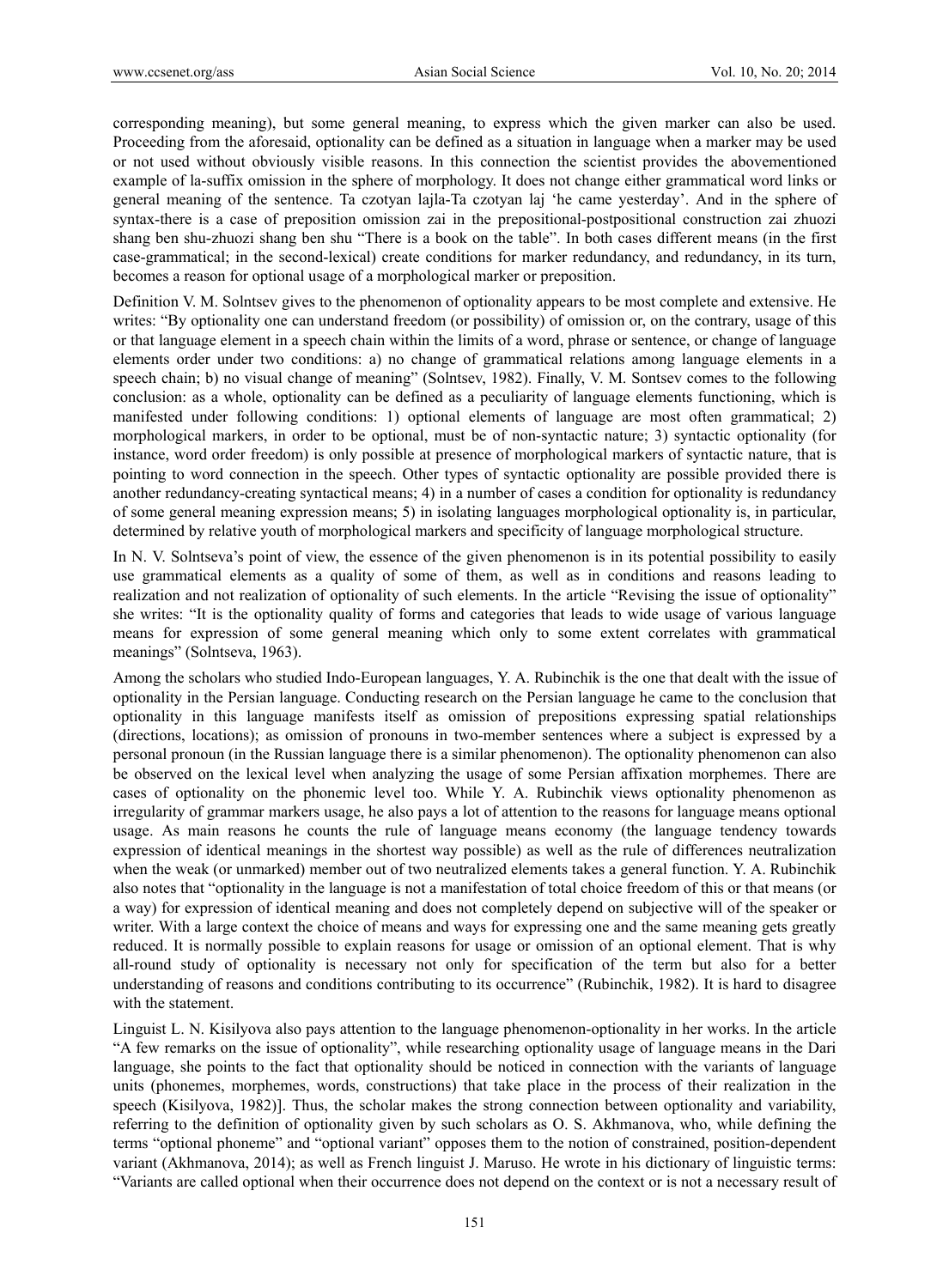the context (for instance, apical variant of R in the French and German languages) (Maruso, 2004). In the Dari language the sentence "Soma ce gofted" "What did you say?" has grammatical redundancy: the category of person and number is expressed twice there (with the help of the pronoun and verb form). Alongside with this, another (elliptical) construction without the personal pronoun is acceptable in the speech: Ce gofted 'What did (you) say?'. L. N. Kisilyova underlines that the speaker is free to choose between these two alternative constructions, hence, it is possible to speak about optional usage of personal pronouns with the personal verb forms in the Dari language. As variation is typical of all the levels and layers of the language system, L. N. Kisilyova, like A. L. Semenas, acknowledges the issue of optionality to be important for all levels. Quite a number of aspects of language signs functioning, as well as such language phenomena as redundancy, ellipsis, parallelism, alternation, and substitution can be narrowed down to variation, this way or the other. However, is optionality common for all these phenomena? To answer this question, L. N. Kisilyova suggests defining conditions and pre-conditions, where optionality manifests itself. She considers alternative or, in other words, choice of variants to be the main pre-condition. The presence of one or two variants of language elements or language phenomena between which the speaker can choose makes it possible to speak about manifestation of optionality in the language. L. N. Kisilyova then makes a peculiar conclusion that optionality is a temporary language phenomenon that is this phenomenon is unstable. She believes that, just as there are no full synonyms, there are no absolute variants of reproduction. Concerning those that are optional at the given moment of speech, it can be stated that they were not always so. Choice freedom is relative; moreover, it is completely removed in case of historical approach. Hence, optionality is a completely static phenomenon, which makes it temporal and disappearing in the process of language development.

Another scholar T. Y. Yelizarenkova, conducting research of the language in diachrony, namely the developmental history of the ancient Indian language, mentions in her article "On optionality and its peculiarities in the ancient Indian language" that optionality can be considered as a means to provide additional channels of the language functioning, as a kind of backup that performs merely stylistic function under the certain language conditions, but being able to become the major one in case of language modification. The scholar gives the following definition to the optional language phenomena: "In every synchronic condition a speaker and a writer has a choice thanks to optionality. This does not only enlarge informative power of language but also gives the opportunity to make an intralingual translation and metalinguistic operations that language cannot exist without" (Yelizarenkova, 1982). T. Y. Yelizarenkova believes that analysis of optionality issue is closely connected with the issues of language styles. She writes: "As it is important for modern linguistics to underline inextricable connection of language and emotive language and consideration of language in more than one function, the issue of norm-optionality is solved ambivalently in the language and only regarding this or that style that the given language system is presented with. What is a norm for one style of the given language may be an optional variant for the other. In other words, there is always a binary (or, to be more precise, more than one) system of expression in the language". For instance, in the Russian literary language the pronunciation norm for the word "now" is [ $sit/As$ ] and the optional pronunciation is [ $l$ *æs*]. On the contrary, in the informal spoken language the obligatory variant is pronunciation [ʃ*æs*], whereas the optional variant is [*sit*ʃʌ*s*].

E. M. Bykova who researched Bengali, which belongs to the group of agglutinate languages, admits the existence of optionality in the language as an opportunity of usage-not usage of an auxiliary element of a grammatical unit. E. M. Bykova writes in her article "Optionality?": "This opportunity is one of the peculiarities of flexionless languages, in the grammatical structure of which agglutination takes the leading role; besides, potential usage and omission of an element of the given grammatical structure occurs quite often" (Bykova, 1982). Further in her article, while analyzing optionality manifestation in Bengali, E. M. Bykova pays attention to the following language phenomenon: the noun has singular and plural forms in Bengali; besides, plurality expression means can be various, namely with the help of affixation, phrase or context. To express plurality of individuals or objects denoted by the noun it is enough to resort to one of these means. The author of the article provides the following example. In Bengali plurality of the noun is manifested through suffixes-d,-guli,-ra etc. For instance: Rikfawala fontorpone mor ghuriye nəy te rastar mor theke 'At the crossroads the rickshaw men turned round the corner'. The noun Rikƒawala lacks the plurality affix. The point is the sentence was preceded by another sentence where it was stated that there were a lot of rickshaw men. As the context makes it clear that the noun is plural, the usage of plurality affix in the next sentence becomes redundant (it is expressed by the context); thus, the noun form rik fawala in this example can be regarded as optional. By this the scholar acknowledges the existence of optionality in the choice of this or that form. In conclusion, E. M. Bykova states that optionality in the grammatical structure of language does not play a key role; she then encourages linguists to pay less attention to this phenomenon while describing languages, because to her mind the most important in any language is its norms.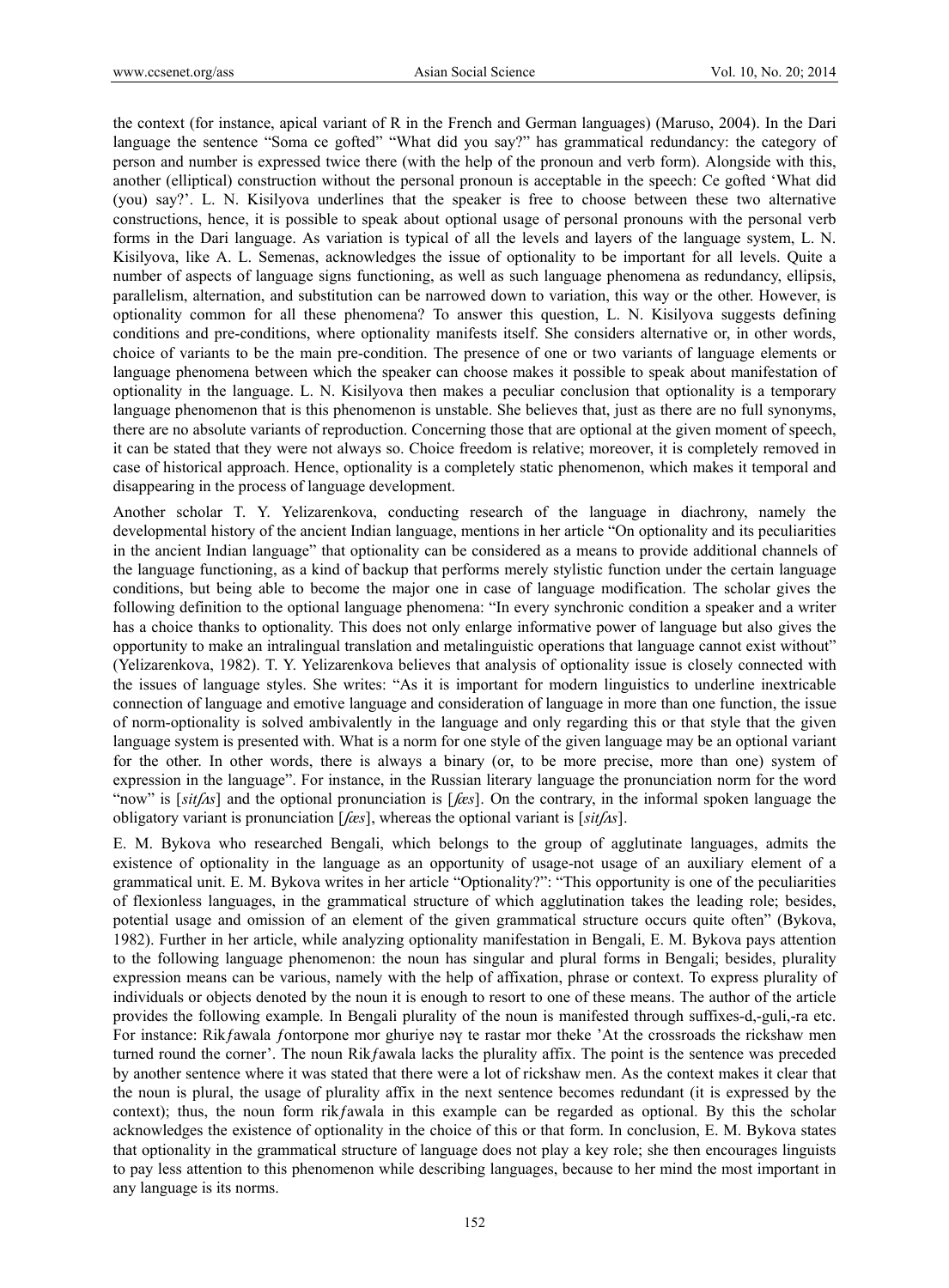#### **5. Conclusion**

Based on the above stated, a diverse assessment of optionality use extent, various accounts for the occurrence of language markers optionality use, as well as absence of universal definition of optionality phenomenon are the result of certain disagreement in understanding of the essence of this language phenomenon and need further research. The proposals of this paper raise numerous issues for further investigation.

Despite a certain controversy in understanding the notion of optionality, we believe that the article can contribute to better understanding of one of the ambiguous but quite remarkable and unique language phenomena. There is no doubt that factual data concerning various realization of optionality in the languages of different typology considerably advance the solution of the issue, both in methodological and academic-and-research terms.

#### **References**

Akhmanova, O. S. (2014). *Glossary of linguistic terms* (p. 607). Moscow.

- Biber, D., & Conrad, S. (2001). Register variation: A corpus approach*.* In D. Schriffin, D. Tannen, & H. E. Hamilton (Eds.), *The handbook of discourse analysis* (pp.175-197).
- Bilyalova, A. A. (2010). Optionality: Trend or error. *Teacher of XXI century, 4*, 301-307.
- Bilyalova, A. A. (2012). *Some cases in the use of non-obligatory forms in English. Materials of the 8-th International scientific and practical conference "Бъдещето въпроси от света на науката"* (pp. 11-15). Sofia.
- Bykova, E. M. (1982). *Optionality? East Linguistics: Optionality* (pp. 13-20). Moscow: Nauka.
- David, H. (2010). Ergative in Numanggang. In J. Hooley (Ed.), *Papers on six languages of Papua New Guinea* (pp. 129-156)*.* Pacific Linguistics 616 (pp. 56-129). Canberra: Australian National University.
- Elizarenkova, T. Y. (1982). *On optionality and its features in the ancient Indian language. East Linguistics: Optionality* (pp. 33-41). Moscow: Nauka.
- John, F. (2003). *Ellipsis and wa-marking in Japanese conversation*. New York & London: Rouledge.
- Kisileva, L. N. (1982). *Some remarks on the issue of optionality. East Linguistics: Optionality* (pp. 43-47). Moscow: Nauka.
- Maruso, J. (2004). *Glossary of linguistic terms* (p. 442). Moscow.
- Matthews, P. H. (2007). *The concise Oxford dictionary of linguistics* (p. 245). Oxford University Press.
- McGregor, W. B. (2010). Optional ergative case marking systems in a typological-semiotic perspective. *Lingua, 120*(7), 1610-1636. http://dx.doi.org/10.1016/j.lingua.2009.05.010
- McGregor, W. B. (2013). Optionality in grammar and language use. *Linguistics, 51*(6), 1147-1204. http://dx.doi. org/10.1515/ling-2013-0047
- Rubinchik, Y. A. (1982). *On narrow and broad understanding of optionality. East Linguistics: Optionality* (pp. 74-78). Moscow: Nauka.
- Rumsey, A. (2010). "Optional" ergativity and the framing of reported speech. *Lingua, 120*, 1652-1676. http://dx. doi.org/10.1016/j.lingua.2009.05.012
- Semenas, A. L. (1982). *On optionality and redundancy in Chinese. East Linguistics: Optionality* (pp. 87-91). Moscow: Nauka.
- Seppo, K. (2005). Optional marking of arguments. *Language Sciences, 27*, 483-514. http://dx.doi.org/10.1016/j. langsci.2004.10.005
- Solntcev, V. M. (1982). *On the concept of "optionality". East Linguistics: Optionality* (pp. 92-102). Moscow: Nauka.
- Solntseva, N. V. (1963). Theory and problems of optionality unmarked verb forms*. Controversial Issues grammar of the Chinese language,* 7-14.
- Steve, C. (2010). Yongkom discourse: Ergativity and topic. *Papers on six languages of Papua New Guinea, Pacific Linguistics 616* (pp. 1-39). Canberra: Australian National University.
- Suter, E. (2010). The optional ergative in Kâte. In J. Bowden, N. P. Himmelmann, & M. Ross (Eds.), *A journey through Austronesian and Papuan linguistic and cultural space: Papers in honour of Andrew Pawley*. Pacific Linguistics 615 (pp. 37-423). Canberra, Australia.